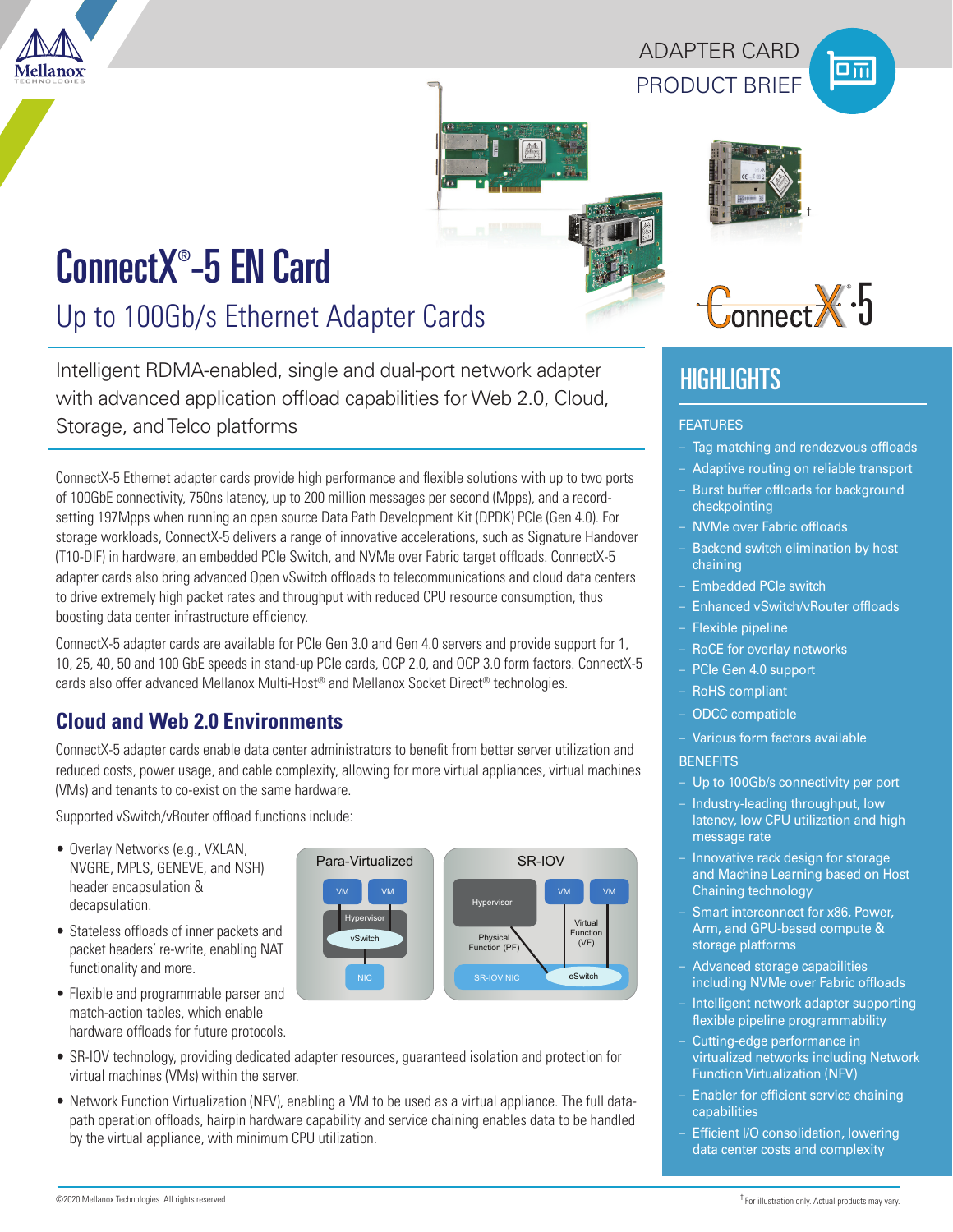

Cloud and Web 2.0 customers developing platforms on Software Defined Network (SDN) environments are leveraging their servers' Operating System Virtual-Switching capabilities to achieve maximum flexibility. Open vSwitch (OvS) is an example of a virtual switch that allows Virtual Machines to communicate with each other and with the outside world. Traditionally residing in the hypervisor where switching is based on twelve-tuple matching onflows, the virtual switch, or virtual router software-based solution, is CPU-intensive. This can negatively affect system performance and prevent the full utilization of available bandwidth.

Mellanox ASAP2 - Accelerated Switching and Packet Processing® technology enables offloading the vSwitch/vRouter by handling the data plane in the NIC hardware, without modifying the control plane. This results in significantly higher vSwitch/vRouter performance without the associated CPU load.

Additionally, intelligent ConnectX-5's flexible pipeline capabilities, including flexible parser and flexible match-action tables, are programmable, enabling hardware offloads for future protocols.

## **Storage Environments**

NVMe storage devices are gaining popularity by offering very fast storage access. The evolving NVMe over Fabric (NVMe-oF) protocol leverages the RDMA connectivity for remote access. ConnectX-5 offers further enhancements by providing NVMe-oF target offloads, enabling very efficient NVMe storage access with no CPU intervention, and thus improving performance and reducing latency.



The embedded PCIe switch enables customers to build standalone storage or Machine Learning appliances. As with earlier generations of ConnectX adapters, standard block and file access protocols leverage RoCE for high-performance storage access. A consolidated compute and storage network achieves significant cost-performance advantages over multi-fabric networks.

ConnectX-5 enables an innovative storage rack design, Host Chaining, which enables different servers to interconnect without involving the Top of the Rack (ToR) switch. Leveraging Host Chaining, ConnectX-5 lowers the data center's total cost of ownership (TCO) by reducing CAPEX (cables, NICs, and switch port expenses). OPEX is also reduced by cutting down on switch port management and overall power usage.



## **Telecommunications**

Telecommunications service providers are moving towards disaggregation, server virtualization, and orchestration as key tenets to modernize their networks. Likewise, they're also moving towards Network Function Virtualization (NFV), which enables the rapid deployment of new network services. With this move, proprietary dedicated hardware and software, which tend to be static and difficult to scale, are being replaced with virtual machines running on commercial off-the-shelf (COTS) servers.

For telecom service providers, choosing the right networking hardware is critical to achieving a cloud-native NFV solution that is agile, reliable, fast and efficient. Telco service providers typically leverage virtualization and cloud technologies to better achieve agile service delivery and efficient scalability; these technologies require an advanced network infrastructure to support higher rates of packet processing. However, the resultant east-west traffic causes numerous interrupts as I/O traverses from kernel to user space, eats up CPU cycles and decreases packet performance. Particularly sensitive to delays are voice and video applications which often require less than 100ms of latency.

ConnectX-5 adapter cards drive extremely high packet rates, increased throughput and drive higher network efficiency through the following technologies; Open vSwitch Offloads (OvS), OvS over DPDK or ASAP², Network Overlay Virtualization, SR-IOV, and RDMA. This allows for secure data delivery through higher-performance offloads, reducing CPU resource utlization, and boosting data center infrastructure efficiency. The result is a much more responsive and agile network capable of rapidly deploying network services.

# **Wide Selection of Adapter Cards**

ConnectX-5 Ethernet adapter cards are available in several form factors including: low-profile stand-up PCIe, OCP 2.0 Type 1 and Type 2, and OCP 3.0 Small Form Factor. (See the portfolio on the last page.)

Mellanox Multi-Host® technology allows multiple hosts to be connected into a single adapter by separating the PCIe interface into multiple and independent interfaces.

The portfolio also offers Mellanox Socket-Direct® configurations that enable servers without x16 PCIe slots to split the card's 16-lane PCIe bus into two 8-lane buses on dedicated cards connected by a harness.

### **Host Management**

Host Management includes NC-SI over MCTP over SMBus, and MCTP over PCIe - Baseboard Management Controller (BMC) interface, as well as PLDM for Monitor and Control DSP0248 and PLDM for Firmware Update DSP0267.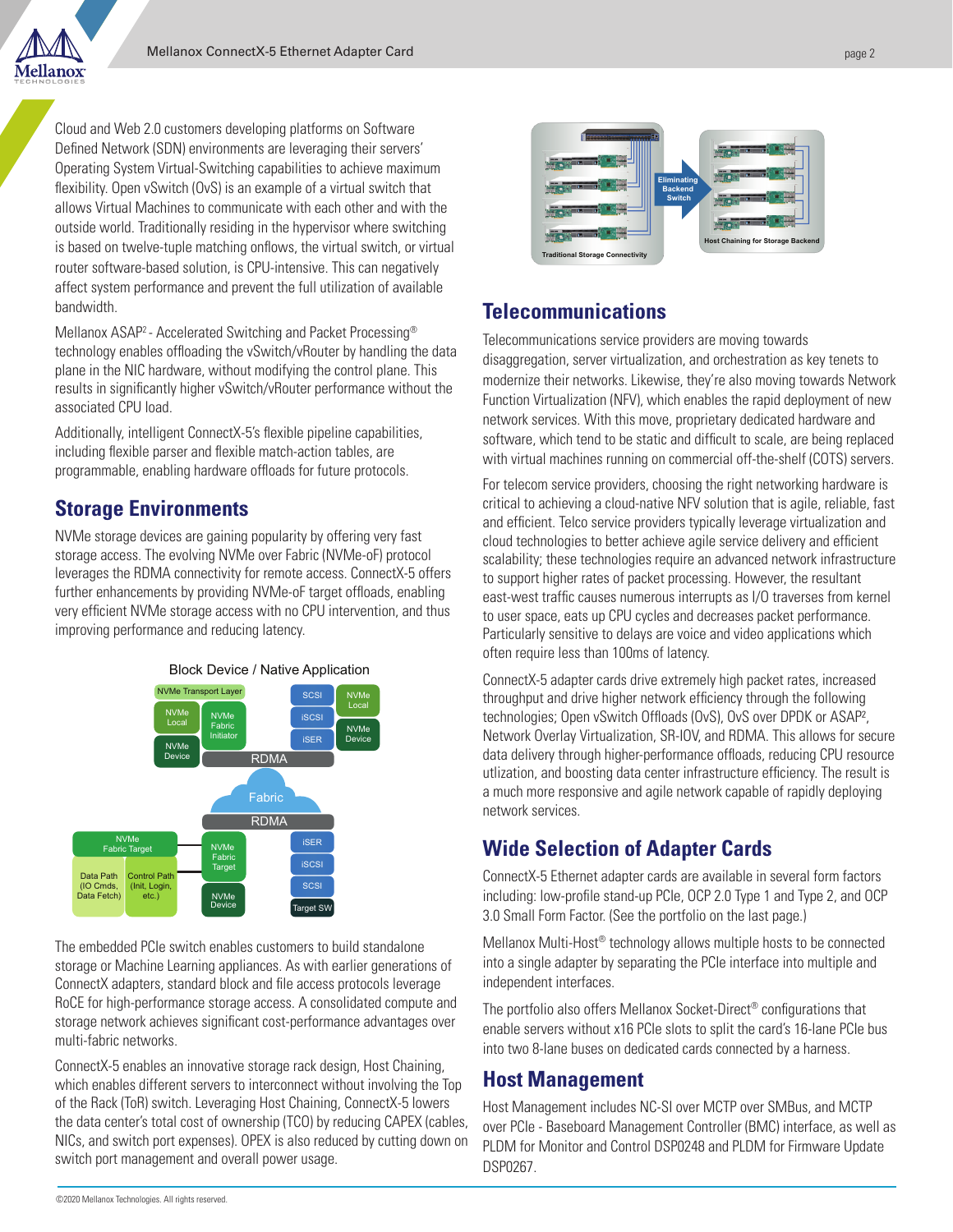

#### **PCI Express Interface**

- PCIe Gen 4.0
- PCIe Gen 3.0, 1.1 and 2.0 compatible
- 2.5, 5.0, 8.0, 16.0 GT/s link rate
- Auto-negotiates to x16, x8, x4, x2, or x1 lane(s)
- PCIe Atomic
- TLP (Transaction Layer Packet) Processing Hints (TPH)
- Embedded PCIe Switch: Up to 8 bifurcations
- PCIe switch Downstream Port Containment (DPC) enablement for PCIe hot-plug
- Access Control Service (ACS) for peer-to-peer secure communication
- Advance Error Reporting (AER) – Process Address Space ID (PASID)
- Address Translation Services (ATS) – IBM CAPI v2 support (Coherent
- Accelerator Processor Interface) – Support for MSI/MSI-X mechanisms

**Operating Systems/Distributions\***

- RHEL/CentOS
- Windows
- FreeBSD
- VMware

**Features\***

**Compatibility**

- OpenFabrics Enterprise Distribution (OFED)
- OpenFabrics Windows Distribution (WinOF-2)

#### **Connectivity**

- Interoperability with Ethernet switches (up to 100GbE)
- Passive copper cable with ESD protection
- Powered connectors for optical and active cable support

#### **Ethernet**

– Jumbo frame support (9.6KB)

#### **Enhanced Features**

- Hardware-based reliable transport
- Collective operations offloads
- Vector collective operations offloads
- Mellanox PeerDirect® RDMA (aka GPUDirect®) communication acceleration
- 64/66 encoding
- Extended Reliable Connected transport (XRC)
- Dynamically Connected Transport (DCT)
- Enhanced Atomic operations
- Advanced memory mapping support, allowing user mode registration and remapping of memory (UMR)
- On demand paging (ODP)
- MPI Tag Matching
- Rendezvous protocol offload
- Out-of-order RDMA supporting Adaptive Routing
- Burst buffer offload
- In-Network Memory registration-free RDMA memory access
- **CPU Offloads** – RDMA over Converged Ethernet (RoCE)
- TCP/UDP/IP stateless offload
- LSO, LRO, checksum offload
- RSS (also on encapsulated packet), TSS, HDS, VLAN and MPLS tag insertion/stripping, Receive flow steering
- Data Plane Development Kit (DPDK) for kernel bypass applications
- Open VSwitch (OVS) offload using ASAP2
- Flexible match-action flow tables
- Tunneling encapsulation/ de-capsulation
- Intelligent interrupt coalescence
- Header rewrite supporting hardware offload of NAT router

#### **Storage Offloads**

- NVMe over Fabric offloads for target machine
- T10 DIF Signature handover operation at wire speed, for ingress and egress traffic
- Storage protocols: SRP, iSER, NFS RDMA, SMB Direct, NVMe-oF
- **Overlay Networks**
- RoCE over Overlay Networks
- Stateless offloads for overlay network tunneling protocols
- Hardware offload of encapsulation and decapsulation of VXLAN, NVGRE, and GENEVE overlay networks
- **Hardware-Based I/O Virtualization - Mellanox ASAP²**
- Single Root IOV
- Address translation and protection
- VMware NetQueue support
- SR-IOV: Up to 512 Virtual Functions
	- SR-IOV: Up to 8 Physical Functions per host
- Virtualization hierarchies (e.g., NPAR when enabled)
	- Virtualizing Physical Functions on a physical port
	- SR-IOV on every Physical Function
- Configurable and user-programmable QoS
- Guaranteed QoS for VMs

#### **Management and Control**

- NC-SI over MCTP over SMBus and NC-SI over MCTP over PCIe - Baseboard Management Controller interface
- PLDM for Monitor and Control DSP0248
- PLDM for Firmware Update DSP0267
- SDN management interface for managing the eSwitch
- I 2 C interface for device control and configuration
- General Purpose I/O pins
- SPI interface to Flash
- JTAG IEEE 1149.1 and IEEE 1149.6

#### **Remote Boot**

–IEEE 802.1Qbb (PFC) –IEEE 802.1Qbg –IEEE 1588v2

for 50/100/200GE PAM4 links –PCI Express Gen 3.0 and 4.0

- Remote boot over Ethernet
- Remote boot over iSCSI

–25G/50G Ethernet Consortium "Low Latency FEC"

- Unified Extensible Firmware Interface (UEFI)
- Pre-execution Environment (PXE)

- \* This section describes hardware features and capabilities. Please refer to the driver and firmware release notes for feature availability.
- \*\* When using Mellanox Socket Direct or Mellanox Multi-Host in virtualization or dual-port use cases, some restrictions may apply. For further details, contact Mellanox Customer Support.
- –IEEE 802.3cd, 50,100 and 200 Gigabit Ethernet
- –IEEE 802.3bj, 802.3bm 100 Gigabit Ethernet
- –IEEE 802.3by, Ethernet Consortium 25, 50 Gigabit Ethernet supporting all FEC modes
- –IEEE 802.3ba 40 Gigabit Ethernet
- –IEEE 802.3ae 10 Gigabit Ethernet

©2020 Mellanox Technologies. All rights reserved.

# **Standards\***

- –IEEE 802.3az Energy Efficient Ethernet (supports only "Fast-Wake" mode)
- –IEEE 802.3ap based auto-negotiation and KR startup
- –IEEE 802.3ad, 802.1AX Link Aggregation
- –IEEE 802.1Q, 802.1P VLAN tags and priority –IEEE 802.1Qau (QCN) Congestion Notification

–IEEE 802.1Qaz (ETS)